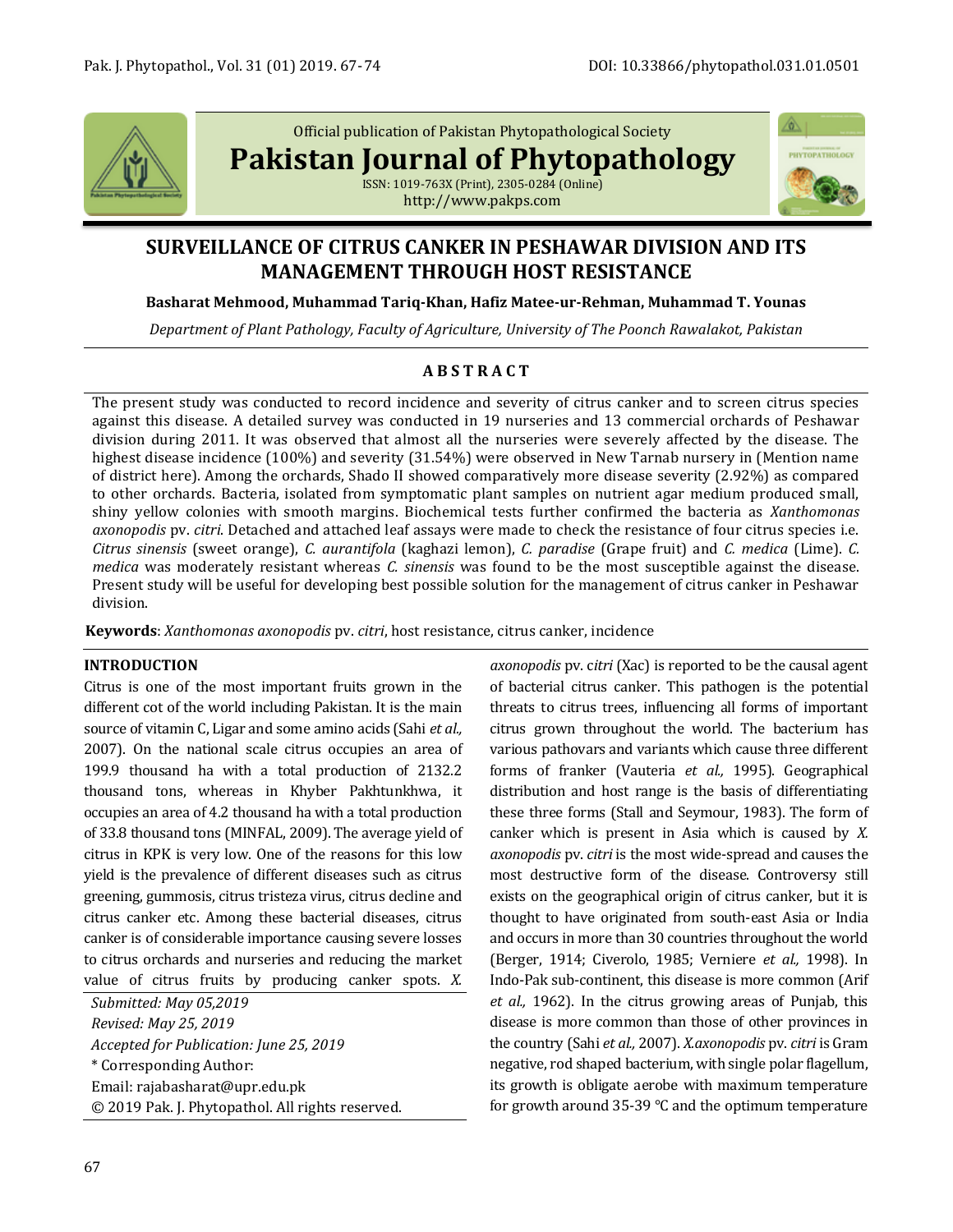is 28-30 °C (Sahi *et al.,* 2007). The bacterium infects all above ground parts of susceptible hosts, particularly young, actively growing leaves, twigs, stems, trunks, thorns, and fruit. Infection of young leaves and twigs usually occurs within 10-21 days after shoots begin to develop. On leaves, the disease manifests as oily looking, circular spots, mostly on the upper surface of leaves. On sterns, pustule mad, coalesce to split the epidermis along the stem length, and occasionally girdling of young sterns may occur. Older lesions on leaves and fruit tend to have more elevated margins and are at times surrounded by a yellow chlorotic halo and a sunken center. These are especially noticeable on fruits, but lesions do not enter and affect the inner quality of fruit. Tissue Hyperplasia is the main diagnostic tool symptom of this disease an essential diagnostic symptom of the disease (Gabriel *et al.,* 2000). The occurrence of lesions is seasonal coinciding with periods of heavy rainfall, high temperature and growth factor.

Xac is rod shaped having size 1.5-2.0 x 0.5-0.75 mm, Gramnegative and has a polar flagellum. Growth is obligatory aerobic. Colonies on culture media are usually yellow as a result of Xanthomonadin pigment production. When glucose or other sugars are added to the culture medium, colonies become very mucoid due to the production of extracellular polysaccharide slime. The optimum temperature range for growth is 28 to 30°C, and the maximum temperature range for growth is 35 to 39°C. The bacterium is negative for methyl red test, nitrate decline and indole manufacture (Chand and Pal, 1982; Goto,1992).

As far as research work on bacterial diseases of citrus in Khyber Pakhtunkhwa (KPK) is concerned, absolutely nothing has been done so far. Keeping in view the importance of citrus production in KPK, Pakistan, detailed studies were conducted on this disease.

### **MATERIALS AND METHODS**

**Survey and sampling:** A detailed survey was conducted in major citrus-growing areas and commercial citrus nurseries of Peshawar division to record the incidence and severity of citrus collected during the surveys. A total of thirteen orchards and nineteen nurseries at symptoms were canker. In order to isolate the pathogen, symptomatic plant leaves from different locations were collected. At each location, two commercial citrus orchards were randomly selected where five randomly chosen trees were assessed for disease severity.

**Disease severity:** Disease severity was calculated in each orchard and nursery by using the following modified 0-3 disease rating scale (Wri-ht *et al.,* 2005):

#### where

 $0 = No$  lesions on leaf;

1= Less than 50% of leaf area covered by lesions;

2 = 50% or more of leaf area covered by lesions;

3 = Leaf completely covered by lesions and severely necrotic. Different values of the scale were averaged together (i.e. En/N) to determine the absolute disease severity value (e.g. smaller values) or analyzed by Bdliya and Dahiru, (2006) statistical equation.

S= I 00 En/3N

Where  $S =$  citrus canker severity  $(\%)$ .

En = summation of individual ratings.

N = total number of leaves observed.

3 = highest score on the severity scale.

**Disease incidence:** For determining disease incidence in an orchard, 10 trees randomly selected and observed for disease symptoms while in nurseries all the plants were observed. Disease incidence was calculated simply by dividing the number of trees showing disease symptoms over total number of trees observed and multiplied by one hundred.

Disease incidence  $=$   $\frac{\text{No. of discussed trees}}{\text{No. of Total trees Observed}} \times 100$ 

**Isolation and purification of the pathogen:** A lesion or a small portion of a fresh lesion on a leaf was excised with the help of a sterilized razor blade and placed in sterilized phosphate buffered saline (PBS) 1, adjust to pH 7.4 with conc. HCL to make the volume 1 litre and later shaken in a rotary shaker for 20 min at room temperature. The supernatant was centrifuged for 20 min at 10000 rpm and the pellet was re-suspended in 1 ml PBS. An aliquot of 50 ul of the bacterial suspension was used on nutrient agar (NA) medium for direct isolation. The NA medium (25g readymade nutrient agar per litre) prepared was sterilized at 121 °C for 20 minutes, cooled to 56 °C for the addition of antibiotic cephalexin (16mg/L) shaken well and then poured in sterilized Petri plates under aseptic conditions. Three plates were used for each isolate which was then incubated at 27 to 30 °C for 72 h. Observations were made for light yellow, small, round and raised bacterial colonies. Selected colonies were sub-cultured on NA to obtain a pure culture.

### **Identification of the pathogen**

**Gram staining:** On a clean glass slide a thinly air dehydrated bacterial film with a light flame was fixed. With 0.5% aqueous crystal violet, the specimen was treated for 30 seconds and later for one minute washed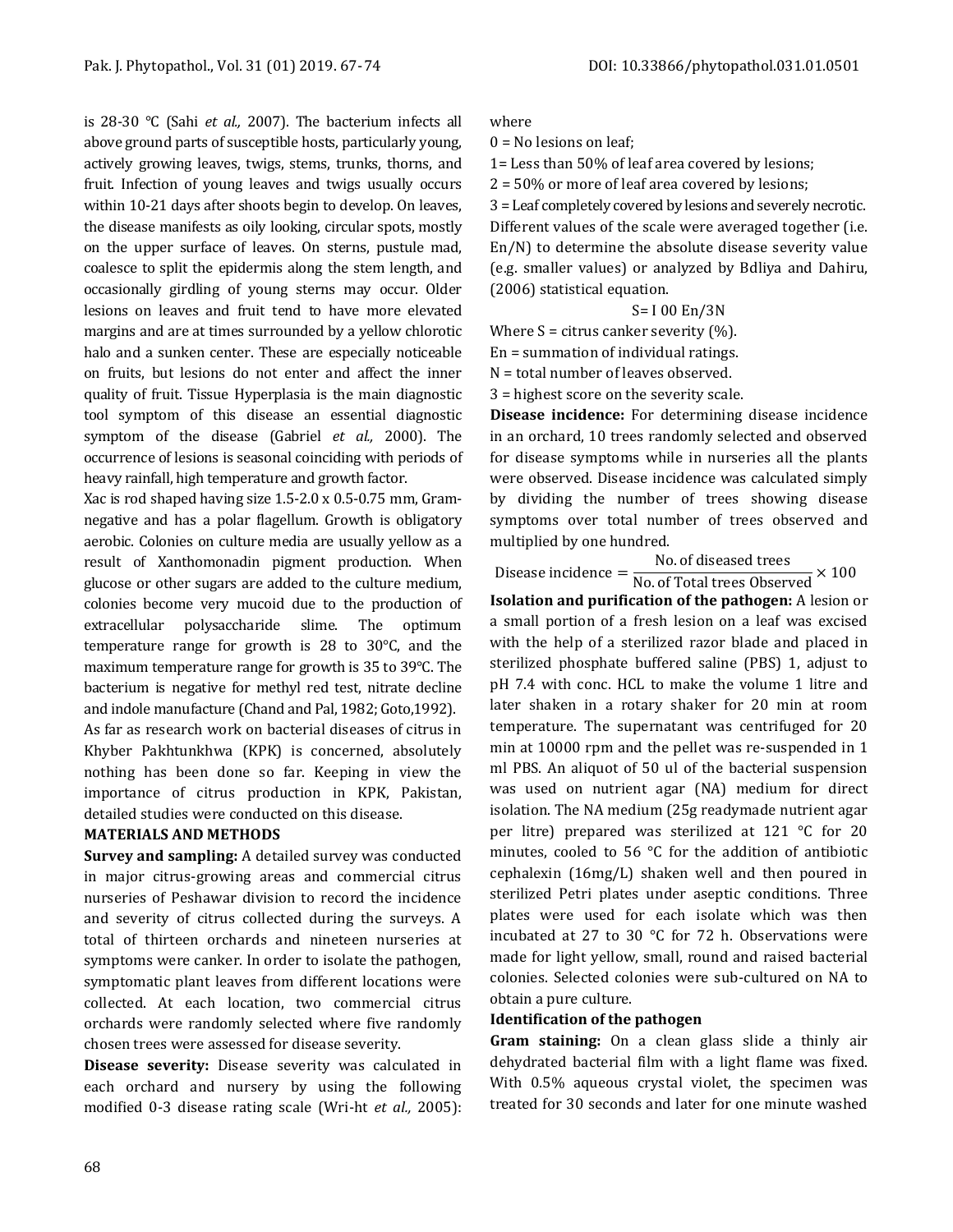with water. For one minute, the specimen was dipped in Iodine, washed with water and after that 95% ethanol was added for depolarization. The specimen was again washed with water and for approximately 10 seconds counter-stained with safranin. Eventually, the specimen was rinsed with water then dried. At 10 and 40x magnifications, the specimen was observed microscopically. Gram positive bacteria preserve purple to blue black color of crystal violet dye and gramnegative bacteria discolor red (Gerhardt, 1981).

**Potassium hydroxide test:** Potassium hydroxide test was performed to confirm the Gram staining results. The bacterial culture was detached from Petri plates by using sterilized toothpick under aseptic condition and placed that bacterial culture on a clean sterilized slide is adding few drops of 3% KOH solution and stirred for 10 seconds by the fast circular motion of hand (Ryu, 1940).

**Starch hydrolysis test:** In starch hydrolysis test, 28g NA powdered was dissolved in water under constant heating. 2g starch was dissolved in 10 ml distil water and add NA into the water with constant stirring. 100 ml of this basic nature medium was dispensed in a flask and autoclaved it for 10 min at 115 °C temperature and then, poured in Petri dish. Isolates were transferred under aseptic condition and for seven days incubate it at 27 °C. After that plates were filled with Lugol's Iodine (Cowan, 1974).

**Tween 80 hydrolysis test:** 15g agar, 5g NaCl, 10g peptone and 0.1g CaC12.2H20 were dissolved in litre distilled water for preparation of basal medium which was used in this test. The pH of the medium was adjusted to 7.22 to 7.4 and autoclaved at 121 °C for 15 min to obtain the final concentration (1%) Tween 80 was added. The medium was poured in Petri dishes, inoculation of bacteria was done by streaking method and after that these plates were incubated for seven days at 27°C (Sierra, 1957).

**Anaerobic growth test:** 0.3g KH2PO4, 2g peptone, 0.3g agar, 5g NaCl and 3g Bromothymol blue were dissolved in 1litredistilled water and maintain pH to 7.1. Into each test tube, 5 nil of this medium was poured and autoclaved for 20 min at 121 °C. In each tube that contains the medium, an aliquot of 0.5 ml of sterile 10 % glucose suspension was added under aseptic condition. For the test of isolate two test tubes were inoculated. 5m1 of sterile melted paraffin was dropped in one test tube and the tube was incubated at 27 °C (Hugh and Leifson, 1953).

**Screening for host resistance:** A total of four commercial citrus species i.e. *C. sinensis*, *C. aurantifola*, *C. paradise* and *C.*  *media* were screened to find resistance, against the three isolates of citrus canker bacterium. Both *in-vitro* and *in-vivo* leaf assay were used for this purpose.

**Detached leaf assay:** Detached leaves of the four species, *C. sinensis*, *C. aurantifola, C. paradise* and *C. media* were surface-sterilized in 70% ethanol for 1 minute, rinsed in sterilized distilled water and aseptically placed on the surface of 1% water-agar plates in such a way that the upper shiny face of the leaf touched the water-agar surface. Two triangular cut-wounds (one on each side of the mid-vein) were made with the help of a sterilized razor blade and about 20 ul of bacterial suspension (in 0.85% saline having  $(10^6-10^8 \text{cftm/ml})$  was placed in each wound. Control leaves were similarly wounded but 20ul of 0.85% saline solution having no bacteria were placed in their wounds. Leaves were incubated at 25 °C±3 for 7-14 days. Leaves were observed for the development of symptoms (lesions with a raised margin having a slightly chlorotic region in the center) (Broadbent *et al.,* 1992). Completely randomized design (CRD) was used for the experiment with three replications and five leaves per replication per treatment. Data were recorded by measuring the size (mm) of the individual lesions at 7th and 13th day of inoculation.

**Attached leaf assay:** Potted plants of the four-citrus species, *C. sinensis*, *C. aurantifola, C. paradise* and *C. medica* were used for attached leaf assay. The lower sides of citrus leaves of four varieties were pin-pricked and then infiltrated with 0.85% suspension (106-  $10<sup>8</sup>c$ fu/ml) of the bacterial isolates with the help of needle less syringes. Inoculation was done on two sites per leaf, one on each side of mid-vein (Broadbent *et al.,* 1992). The water-soaked area was marked with a permanent marker and the inoculated plants were placed in a screen house for 7-14 days. Control leaves were similarly infiltrated with the saline suspension only. Completely randomized design (CRD) was used for the experiment with three replications and five leaves per replication per treatment. Data were recorded by measuring the size (mm) of the individual lesions at 7th and 8th day of inoculation.

**Statistical analysis:** Data collected were analyzed in CRD by analysis of variance. LSD test was also carried out to test the significant difference among the means of different treatments Steel and Torrie, 1980).

### **RESULTS**

**Disease incidence:** The results of the server for recording citrus canker incidence and severity in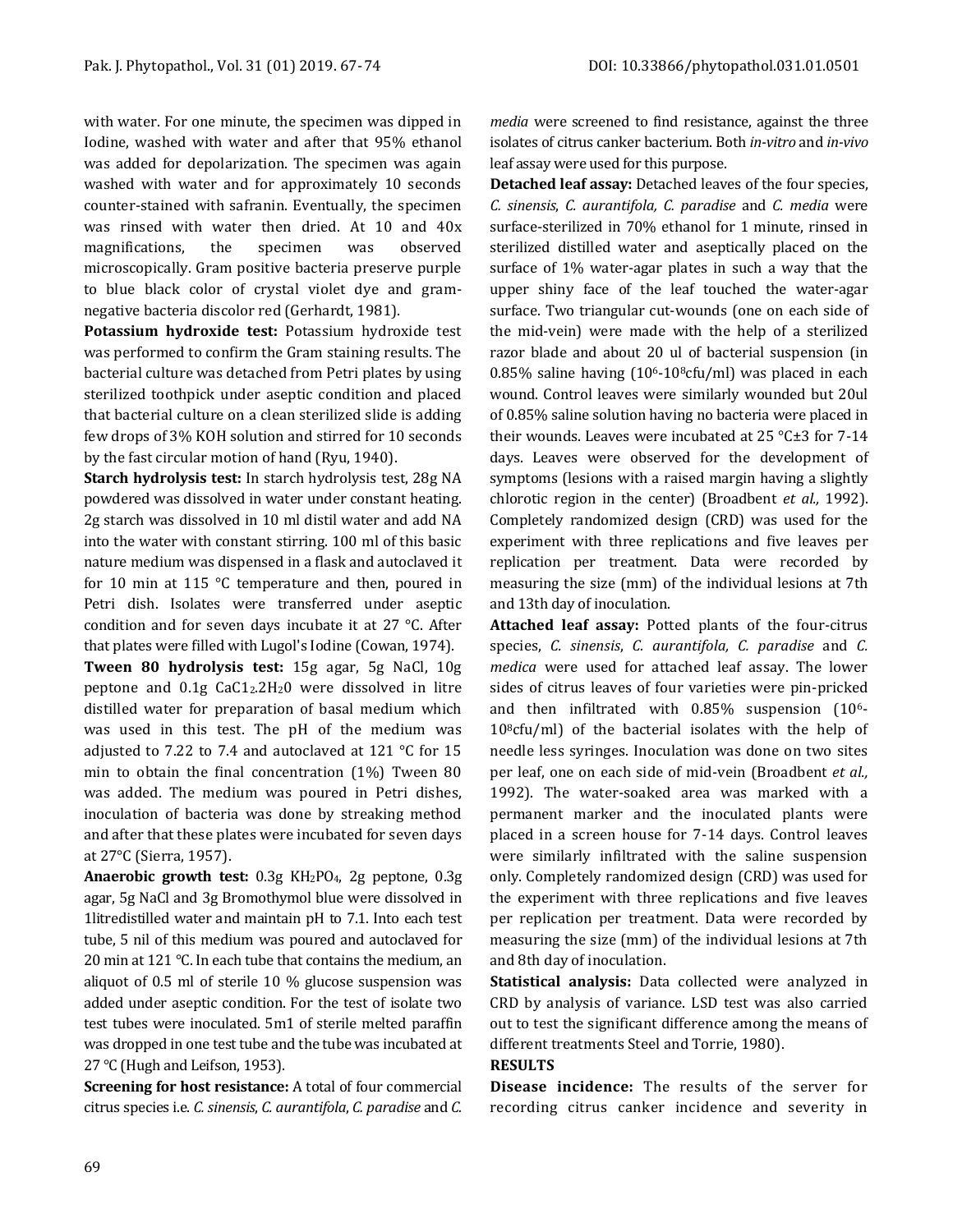nurseries and orchards of the Peshawar division arc presented in Table 1 and Table 2. A total of 19 nurseries were surveyed which showed disease incidence ranging from 0 to 100%. Plants in the green leaf nursery showed no indication of disease. However, the plants from Lalazar, Peshawar Garden, Gul Khyber, Green Acre and Green Wave nurseries showed disease incidence that ranged from 50 to 80%. Plants in all other nurseries showed disease incidence of 100%. Thirteen orchards were also surveyed (Table 2) in Peshawar division for determining disease incidence. There was a great difference in disease incidence of different orchards. The orchards at Sora Khail, Latif Bacha and Kaka sahib I showed 0% disease incidence. Conversely, disease incidence in other orchards ranged from 20 to 40%. Maximum disease incidence (40%) was recorded at Shado I, Watar I and Kaka sahib III orchards while minimum (20%) was observed for Sora Khail I, Rasoo I, Khai I and Kaka Sahb II.

| District | Location                       | Incidence %  | Severity % |
|----------|--------------------------------|--------------|------------|
| Nowshera | Rasheed nursery, Taro Jaba     | 100          | 17.4       |
|          | Green wave nursery Taro Jaba80 | 80           | 10.5       |
|          | Khyber nursery Taro Jaba       | 100          | 21.34      |
|          | Maliar nursery Taro Jaba       | 100          | 24.47      |
|          | Green wave nursery Taro Jaba   | 100          | 17.53      |
| Peshawar | Naz garden Hayatabad           | 100          | 19.51      |
|          | Green acre Hayatabad           | 80           | 11.33      |
|          | Spring rose garden Havatabad   | 100          | 23.56      |
|          | Tarnab nursery Hayatabad       | 100          | 29.50      |
|          | New TarnabHavatabad            | 100          | 31.54      |
|          | Green leaf Hayatabad           | $\mathbf{0}$ | $\bf{0}$   |
|          | Lalazar nursery Hayatabad      | 50           | 5.66       |
|          | Greenhouse Hayatabad           | 100          | 19.76      |
|          | Peshawar garden Hayatabad      | 70           | 5.55       |
|          | Madina nursery Hayatabad       | 100          | 25.64      |
|          | Paracha nursery Hayatabad      | 100          | 16.67      |
|          | I.S garden Hayatabad           | 100          | 21.54      |
|          | <b>Gul Khyber Hayatabad</b>    | 70           | 20.12      |
|          | Green midows Hayatabad         | 100          | 27.43      |

Table 1. Incidence and severity of citrus canker in citrus nurseries of Peshawar division.

Table 2. Incidence and severity of citrus canker in commercial citrus orchards of Peshawar.

|                   | Location        | Incidence         | Severity | Remarks                             |
|-------------------|-----------------|-------------------|----------|-------------------------------------|
|                   | Shado I         | 40                | 2.32     | Leaf miner, citrus greening         |
|                   | Shado II        | 30                | 2.92     | Fruit rot, leaf miner               |
|                   | Sora khail I    | 20                | 0.96     | Leaf miner                          |
|                   | Sora khail II   | $\boldsymbol{0}$  | $\theta$ | Leaf miner                          |
|                   | Watar I         | 40                | 0.24     | Sever citrus greening               |
| District Nowshera | Watar II        | 30                | 1.30     | Sever citrus greening               |
|                   | Rasool khail I  | 20                | 0.64     | Leaf miner, Severe citrus greening  |
|                   | Rasool khail II | 30                | 1        | Leaf miner, Severe citrus greening  |
|                   | Latif bacha I   | 0<br>$\mathbf{0}$ |          | Fruit rot, leaf miner, scale insect |
|                   | Kaka sahh 1     | $\boldsymbol{0}$  | $\Omega$ | Citrus greening                     |
|                   | Kaka sahb 11    | 20                | 2.20     | Citrus greening, leaf miner         |
|                   | Kaka sahb III   | 40                | 1.5      | Citrus greening, leaf miner         |
| District Peshawar | Malakandher     | 20                | 0.84     | Citrus greening, leaf miner         |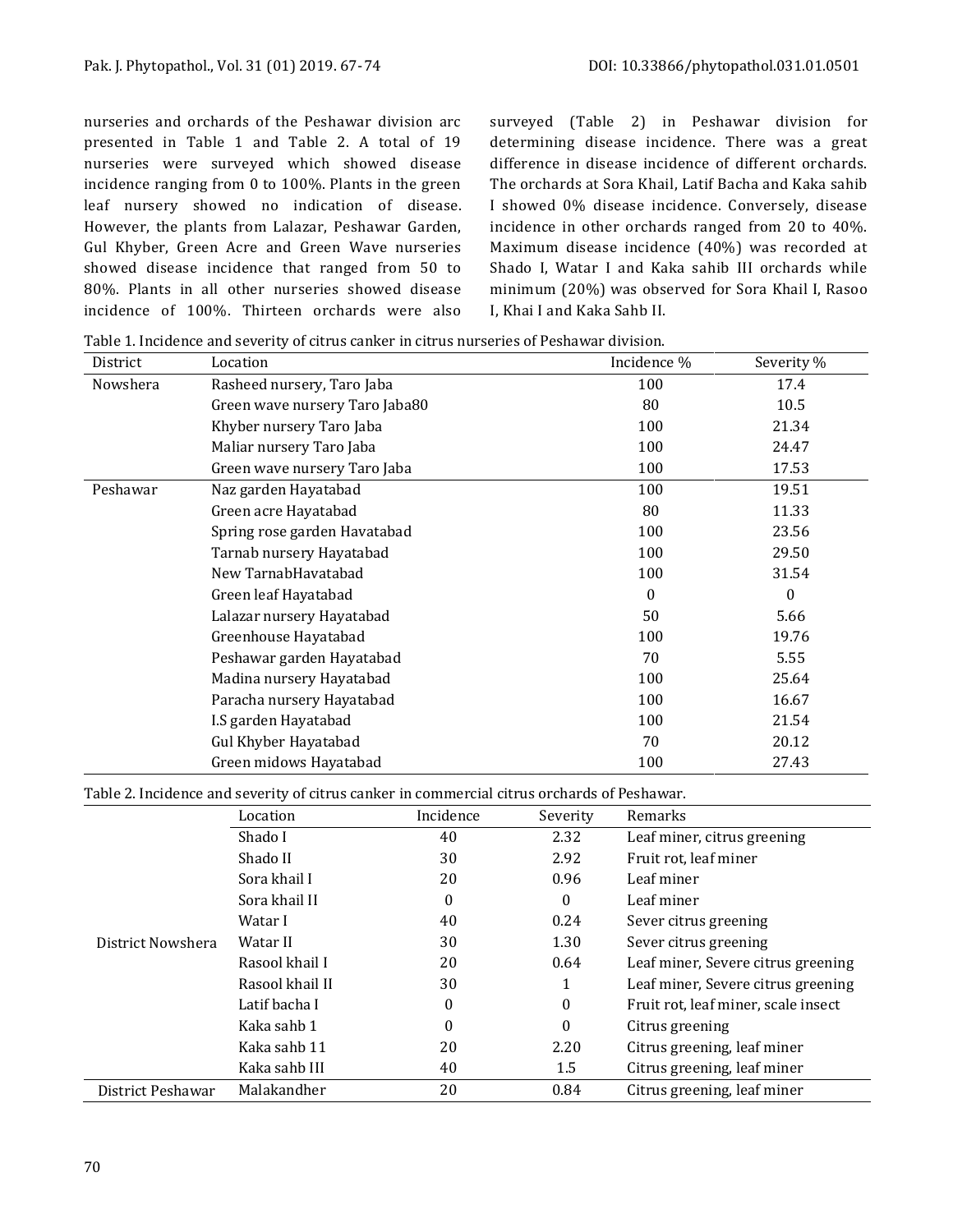**Disease severity:** Citrus canker severity was recorded from different nurseries and orchards in and around Peshawar Division. Citrus plants at Green Leaf nursery showed no disease. However, plants from all other nurseries exhibited varying disease severity ranging from 5.55 to 31.54%. Plants at Peshawar Garden and Lalazar nursery were similar in case of disease severity and presented minimal values of 5.55 and 5.66, respectively. On the other hand, plants in New Tarnab showed the highest degree of disease severity (31.54%). Citrus plants of various nurseries including Green Wave, Rasheed, Green Acre, Green House and Paracha showed disease severity in the range of 10 to 20%. Plants of Khyber, Maliar, Spring Rose, Tarnab, Madina, 1.S Garden, Gul Khyber and Green Midows nurseries ranged from 20 to 30% in disease severity. The results for disease severity among different orchards are presented in Table 3. The degree of disease severity ranged from 0.96 to 2.92. Plants of Latif Bacha1, Kaka sahb I and Sora Khali ll orchards showed complete resistance against the disease.

Table 3. Characterization of Xac isolate obtained from *C. sinensis* host.

| Isolate       | Gram staining            | 3% KOH | Starch hydrolysis | Tween 80 Hydrolysis | Anaerobic Growth |
|---------------|--------------------------|--------|-------------------|---------------------|------------------|
| Malakandher11 | $\overline{\phantom{0}}$ |        |                   |                     |                  |
| Havatabad 11  | $\overline{\phantom{0}}$ | $\sim$ |                   |                     | -                |
| Tarnab 11     | $\sim$                   | $\sim$ |                   |                     | -                |

**Identification of the bacterium**: Plates incubated with the infected samples were checked for the presence of *X. axonopodis* pv. *citri* and characteristic yellow colonies of the causal agent were observed. On nutrient agar, medium isolated colonies were mucoid, shiny in texture and small round. The results showed about Gram staining pathogen was Gram negative bacterium when counter discolored with Safranin that produces a red color. For further confirmation, the KOH test was carried out for gram staining results and the test was negative. A thread like a slime was produced by the isolates when detained with a toothpick. By the production of clear zones after 7 days, *X. axonopodis* pv. *citri* hydrolyses starch incubate which is manifested when cultures were discolored with Lugol's Iodine. Around the colonies, tween 80 test showed that dense zones were observable. Anaerobic growth test readily differentiates aerobic from anaerobic bacteria. Anaerobic activity occurs when the blue color of the medium replaced by yellow color. Any isolate that failed to modify the color was interpreted as aerobic.

**Detached leaf assay:** The isolates were tested for their ability to cause disease against different citrus species. The isolates were applied to detached leaf under laboratory condition and results % were taken at 7 and 13 days after inoculation (Table 4). Size of the lesion increased quickly after inoculation till the seventh day. However, from seventh to the thirteenth day, onward there was little increase in lesion size. The isolates behaved differently in causing lesions to citrus species. Similarly, species showed differential response to isolates inoculation. Among isolates, Malakandher 11,

Hayatabad11 and Tarnab 11 caused greater lesions in *C. aurantifola*, *C. sinensis*, *C. medica* and *C. paradise* the size of the lesions was 8.23, 8.00. 9.77 and 8.17 mm at the seventh day which was increased to 11.17, 11.60, 11.33 and 9.83 mm on the thirteenth day. On the basis of mean values when calculated among species, isolate Tarnab 11 was found to cause a greater lesion. Similarly, among species, *C. sinensis* appeared to be more susceptible to citrus canker and developed larger lesion than all other species The *C. aurantifola*, *C. paradise* and *C. medica* behaved almost similarly to tested isolates and developed more or less same size lesions at the seventh day. The size of the lesion increased when again measured at the thirteenth day. The maximum increase was found in *C. aurantifola* where lesion increased from 6.00 to 11.77 mm. On the basis of means, it was concluded that the isolate from Tarnab 11 caused maximum lesion while among species *C. sinensis* appeared to be more susceptible towards citrus canker when inoculated with different isolates.

**Attached leaf assay:** All the isolates were also tested against different citrus species under field conditions on leaves attached to the plants. The results are presented in Table 5. A difference observed between attached and detached leaf assay was that there is more increase in lesion size in attached leaves when compared with detached leaves after 13 days of inoculation. The isolate and citrus species showed different responses in terms of lesion formation when tested against each other. The isolates Malakandher 11, Hayatabad 11 and Tarnab 11 caused greater lesions in *C. sinensis, C. aurantifola* and *C. paradise*.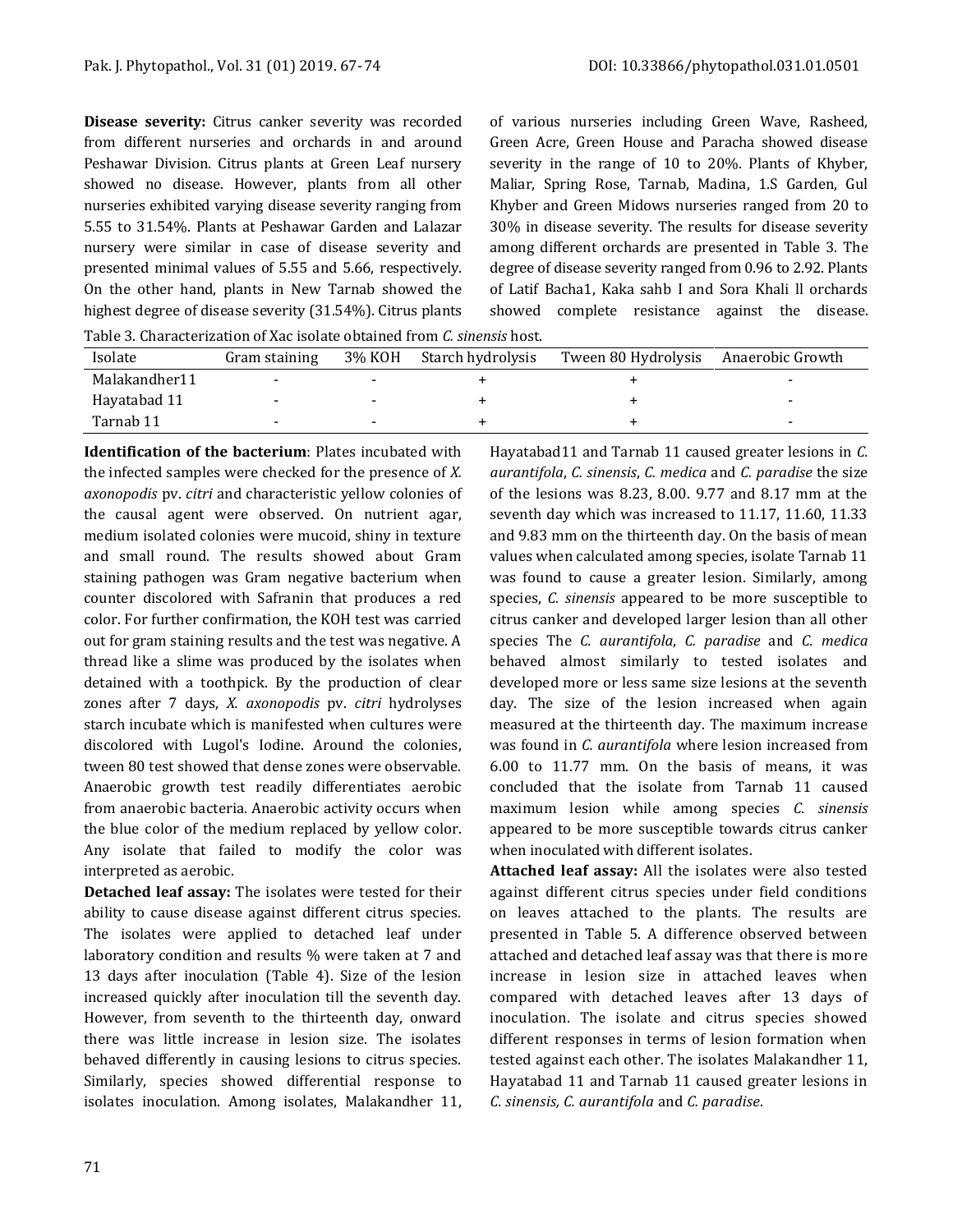#### Pak. J. Phytopathol., Vol. 31 (01) 2019. 67-74 [DOI: 10.33866/phytopathol.031.01.0501](http://dx.doi.org/10.33866/phytopathol.031.01.0501)

|                | Size of the lesion (mm) |                |              |                         | Size of the lesion (mm) |                          |                |             |           |        |
|----------------|-------------------------|----------------|--------------|-------------------------|-------------------------|--------------------------|----------------|-------------|-----------|--------|
| Isolates       | 07 days                 |                |              |                         |                         | 13 days                  |                |             |           |        |
|                | C. sinensis             | C. aurantifola | C. paradise  | C. medica               | Mean                    | C. sinensis              | C. aurantifola | C. paradise | C. medica | Mean   |
| Malakandher 11 | 7.50                    | 8.23           | 6.0          | 6.0                     | 6.93c                   | 8.57                     | 6.5            | 11.17       | 8.17      | 8.6c   |
| Hayatabad 11   | 8.00                    | 7.5            | 7.83         | 8.67                    | 7.50b                   | 11.6                     | 8.93           | 9.0         | 8.33      | 9.42b  |
| Tarnab 11      | 9.77                    | 6              | 8.33         | 8.17                    | 8.10a                   | 11.3                     | 11.7           | 10.33       | 9.83      | 10.81a |
| Control        | $\theta$                | $\Omega$       | $\mathbf{0}$ | $\boldsymbol{0}$        | 0d                      | $\theta$                 | $\mathbf{0}$   | $\Omega$    | $\bf{0}$  | 0d     |
| Mean           | 6.31a                   | 5.43b          | 5.54b        | 5.25b                   |                         | 7.87a                    | 6.80b          | 7.62a       | 6.54b     |        |
|                | Isolates $(I) = 0.4215$ |                |              | Isolates $(I) = 0.7022$ |                         |                          |                |             |           |        |
| <b>LSD</b>     | Varieties (V)= $0.4215$ |                |              |                         |                         | Varieties $(V) = 0.7022$ |                |             |           |        |
|                | $I \times V = 1.445$    |                |              |                         | $I \times V = 1.4045$   |                          |                |             |           |        |

| Table 4. The response of citrus germ-plasm to citrus canker isolates using detached leaf assay. |  |  |  |  |  |
|-------------------------------------------------------------------------------------------------|--|--|--|--|--|
|-------------------------------------------------------------------------------------------------|--|--|--|--|--|

Mean followed by the same letters in the column/row do not differ from each other at 0.05% significance level.

Table 5. The response of citrus germ-plasm to citrus canker isolates using attached leaf assay.

|                | Size of the lesion (mm) |                   |             |              |                       | Size of the lesion (mm)  |                |                  |           |                   |  |
|----------------|-------------------------|-------------------|-------------|--------------|-----------------------|--------------------------|----------------|------------------|-----------|-------------------|--|
| Isolates       | 07 days                 |                   |             |              |                       | 13 days                  |                |                  |           |                   |  |
|                | C. sinensis             | C. aurantifola    | C. paradise | C. medica    | Mean                  | C. sinensis              | C. aurantifola | C. paradise      | C. medica | Mean              |  |
| Malakandher 11 | 4.87                    | 2.77              | 4.77        | 3.07         | 3.86b                 | 7.5                      | 7.5            | 10               | 7.5       | 7.91a             |  |
| Hayatabad 11   | 4.83                    | 2.97              | 6.3         | 2.5          | 4.15ab                | 8.33                     | 8.33           | 7.5              | 6.67      | 7.70a             |  |
| Tarnab 11      | 5.3                     | 6.8               | 3.5         | 2.5          | 4.54a                 | 10                       | 6.67           | 7.5              | 6.67      | 7.91a             |  |
| Control        | $\boldsymbol{0}$        | $\Omega$          | 0           | $\mathbf{0}$ | 0.00c                 | $\theta$                 | $\mathbf{0}$   | $\boldsymbol{0}$ | 0         | 0.00 <sub>b</sub> |  |
| Mean           | 3.75a                   | 3.13 <sub>b</sub> | 3.65a       | 2.01c        |                       | 6.45a                    | 5.62b          | 6.25a            | 5.20b     |                   |  |
|                | Isolates $(I)=0.4840$   |                   |             |              | Isolates $(I)=0.8487$ |                          |                |                  |           |                   |  |
| <b>LSD</b>     | Varieties (V)= $0.4840$ |                   |             |              |                       | Varieties (V) = $0.8487$ |                |                  |           |                   |  |
|                | $I \times V = 0.9680$   |                   |             |              |                       | $I \times V = 0.9680$    |                |                  |           |                   |  |

Mean followed by the same letters in the column/row do not differ from each other at a 0.05% significance level.

The sizes of the lesions were 4.87, 6.80 and 6.30 mm respectively. The size of the lesion caused by Hayatabad 11 in *C. aurantifola* was increased from 2.97 mm at seventh day to 8.33 mm after thirteenth day. The *C. medica* was the only species among all species which showed maximum resistance to lesion formation among all isolates. On the basis of mean values at seventh day,

isolate from Tarnab 11 caused greater lesion size than other isolates.

#### **DISCUSSION**

The aim of the present study was to determine the % disease incidence and severity of citrus canker in commercial citrus orchards nurseries of Peshawar division. For this purpose, a detailed survey of commercial citrus orchards of Peshawar

division, especially those of Manki Sharif and Zairat Kaka Sahib was carried out in 2011. Moreover, different citrus nurseries of Peshawar division were also visited for the purpose of documenting the disease incidence and severity.

The study included 13 orchards and 19 nurseries. Most of the nurseries had 100% disease incidence; some nurseries were, however, free of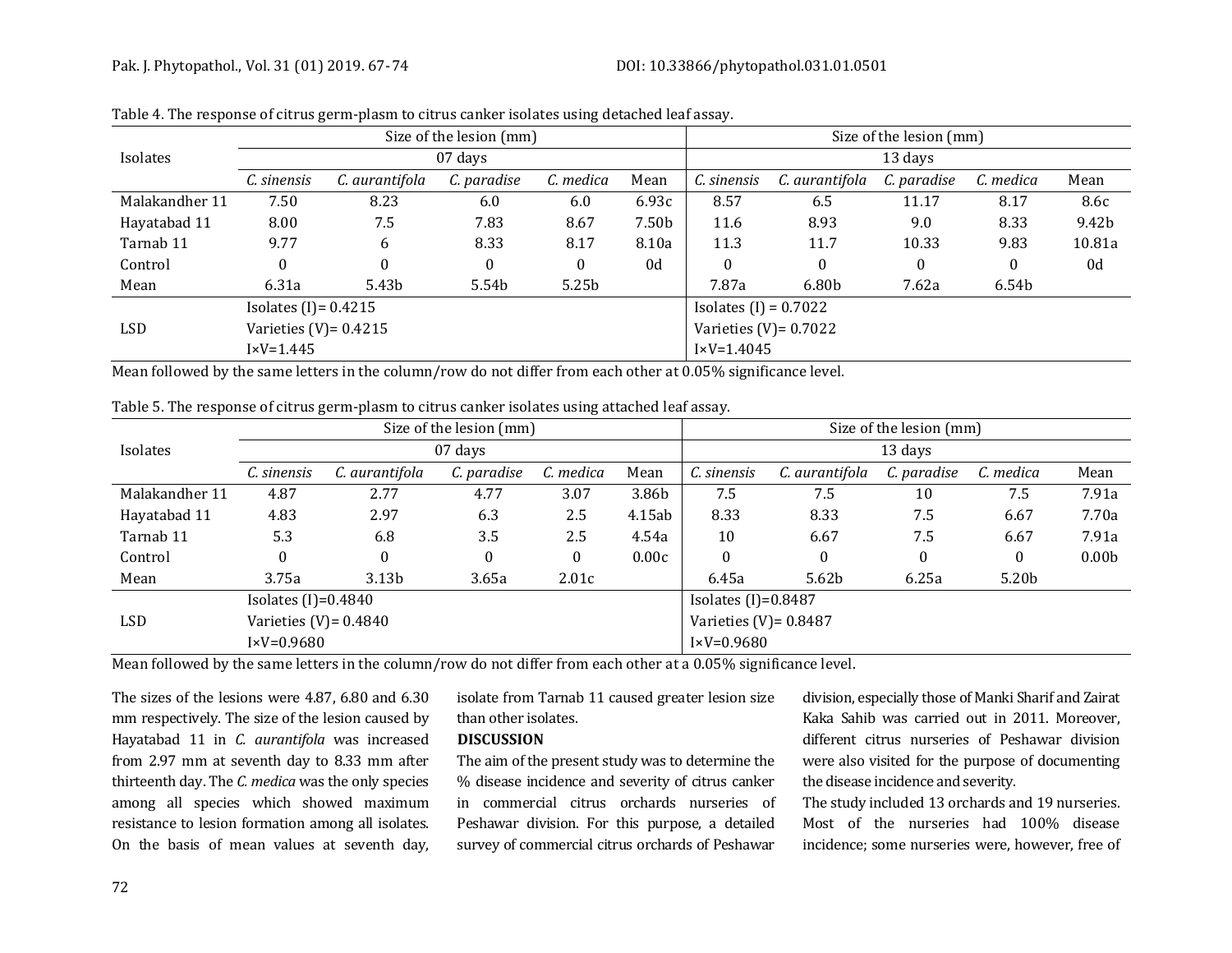disease. On the other hand, orchards had a very low disease incidence. Likewise, disease severity was also comparatively higher (31.54) in nurseries than in commercial orchards. These results were in line with the work done by Sahi *et al.* (2007) Gambley *et al.* (2009). There could be several reasons to explain the low disease incidence and disease severity in commercial orchards as compared to that in nurseries. The initial inoculum plays an important role in establishing the disease in an area. If disease-free plants are selected for starting a citrus orchard, there would probably be no disease in the orchard later on. It is quite possible that the orchards of Manki Sharif and Zairat Kaka Sahib were started with disease-free material. The long-distance spread of the disease, like many other diseases, is believed to occur via diseased plant material (Schubert *et al.,* 2001). Moreover, these areas, having mountainous, terraces are physically separated from other areas which makes it more difficult for disease to get there through natural agents such as rainwater, splashing rains and insects etc.

It is also possible that the citrus variety used in the citrus orchards of the above-mentioned areas is relatively more resistant to the disease as compared to other varieties. Most of the orchards were planted with sweet orange which is reportedly (Gottwald *et al.,* 2002) more resistant than lime, lemon, and grapefruit. Some of the reasons for varietal resistance could be the chemical nature of the variety, the less abundance of stomata (used by the citrus canker bacterium to enter plant tissue), occurrence of more stomata on lower surface of leaves (less chance of water film to stay on lower surface}, and resistance to wound-causing insects especially leaf miner which is considered to be responsible for local spread of the disease (Schubert *et al.,* 2001). Broadbent *et al.* (1992) reviled that citrus leaves having abundant leaf miner channels had more severe citrus canker symptoms. Sanitation and better management of the orchard could be another reason that might explain the low disease incidence in the commercial orchards visited compared to most of the nurseries. Sources of primary inoculum are lesions on shoots, leaves, branches and fruits of citrus and citrus relatives, infected plant debris on/in soil, weeds, and soil. However, bacteria surviving in lesions only on citrus and citrus relatives are known to be of primary epidemiological significance (EPPO/CABI, 1992). Therefore, removal of significant inoculum sources by pruning infected shoots and defoliation of affected trees, control of leaf miners and timely application of copper

sprays (Serizawa *et al.,* 1985) could result in the protection of citrus plants from the disease. Most of the orchards which were either free of the disease or had less disease were well-managed. Similarly, citrus nurseries which were free of disease were better-managed. Weather conditions especially humidity and temperature are also important for disease development. Successful establishment and spread of citrus canker occur when the virulent pathogen, free water, and susceptible citrus tissue are present; the spread is enhanced by the wind of at least 8 m/s (Gambley *et al.,* 2009). Sothiosorubini *et al.* (1986) found that the ideal conditions for citrus canker were 30 °C and 100% relative humidity. The relatively lower temperature of Manki Sharif and Zairat Kaka Sahib might have contributed to the lower incidence of the disease in those orchards. The mountainous terrain of these areas might reduce wind speed, thus making it more difficult for the wind-based spread of the disease resulting in lower disease incidence. *Xanthomonas* are produce mucous, smooth, yellow colonies on NA medium. Such colonies were consistently isolated on NA medium. Alot of tests were carried out in order to characterize the pathogen on a biochemical basis. The bacteria isolated were gram-negative on the basis of the Gram reaction and KOH test. Starch hydrolysis test was positive for the bacteria. Tween 80 hydrolysis test was positive while anaerobic growth test was negative for the bacteria. The results of attached and detached leaf assays indicated that all of the four tested species of citrus including *C. sinensis*, *C. medica* and *C. paradise* were susceptible to citrus canker. Among these species, *C. sinensis* was the most susceptible while *C. medica* showed some resistance against citrus canker. These findings were in line with OPEIT/EPPO Bulletin 35 (2005) and Sun *et al.* (2008). Among the isolates, Tarnab 11 produced bigger lesions. This suggests that there is some pathogenic variation among different involving isolates of citrus canker bacterium. However, a detailed study on the pathogenic and genetic variability of the pathogen needs to be conducted. This will provide valuable information for citrus germplasm screening.

#### **REFERENCES**

- Arif, A. G., M. Akhtar and M. Ibrahim. 1962. Citrus diseases and their control. Punjab Fruit J., 26: 369-70.
- Bdliya, B. S. and B. Dahiru. 2006. Efficacy of some plant extracts on the control of potato tuber soft rot caused by *Erwinia carotovora* ssp*. carotovora*. Journal of Plant Protection Research, 46: 285-294.